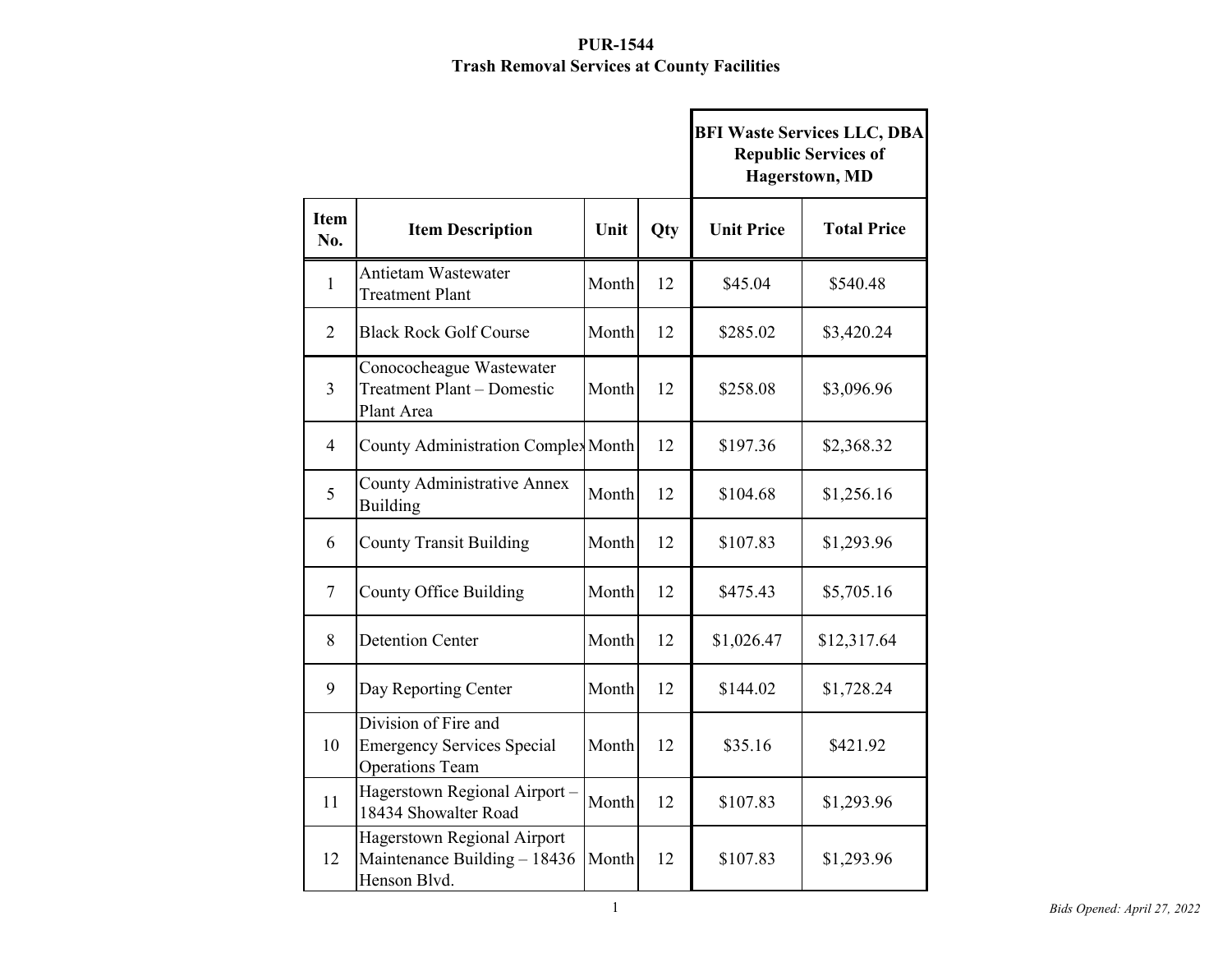|                    |                                                                                    |       |     | <b>BFI Waste Services LLC, DBA</b><br><b>Republic Services of</b><br>Hagerstown, MD |                    |  |
|--------------------|------------------------------------------------------------------------------------|-------|-----|-------------------------------------------------------------------------------------|--------------------|--|
| <b>Item</b><br>No. | <b>Item Description</b>                                                            | Unit  | Qty | <b>Unit Price</b>                                                                   | <b>Total Price</b> |  |
| 13                 | Hagerstown Regional Airport T-<br>Hangars' Location - 18523-<br>18535 Henson Blvd. | Month | 12  | \$203.68                                                                            | \$2,444.16         |  |
| 14                 | Highway Department -<br>Northern Ave.                                              | Month | 12  | \$269.59                                                                            | \$3,235.08         |  |
| 15                 | Highway Department-<br>Coffman Farms Road                                          | Month | 12  | \$104.68                                                                            | \$1,256.16         |  |
| 16                 | Highway Department -<br>National Pike                                              | Month | 12  | \$104.68                                                                            | \$1,256.16         |  |
| 285                | Leitersburg / Smithsburg<br><b>Treatment Plant</b>                                 | Month | 12  | \$137.80                                                                            | \$1,653.60         |  |
| 18                 | Martin Luther King Center,<br>including Memorial Recreation<br>Center              | Month | 12  | \$285.02                                                                            | \$3,420.24         |  |
| 19                 | Patrol Building                                                                    | Month | 12  | \$144.02                                                                            | \$1,728.24         |  |
| 20                 | <b>Public Safety Training Center</b>                                               | Month | 12  | \$511.33                                                                            | \$6,135.96         |  |
| 21                 | William J. Dwyer Center                                                            | Month | 12  | \$234.42                                                                            | \$2,813.04         |  |
| 22                 | Winebrenner Wastewater<br>Treatment Plant                                          | Month | 12  | \$146.54                                                                            | \$1,758.48         |  |
| 23                 | <b>Washington County Emergency</b><br>Air Unit                                     | Month | 12  | \$57.41                                                                             | \$688.92           |  |
| 24                 | <b>Washington County</b><br><b>Agricultural Education Center</b>                   | Month | 12  | \$117.02                                                                            | \$1,404.24         |  |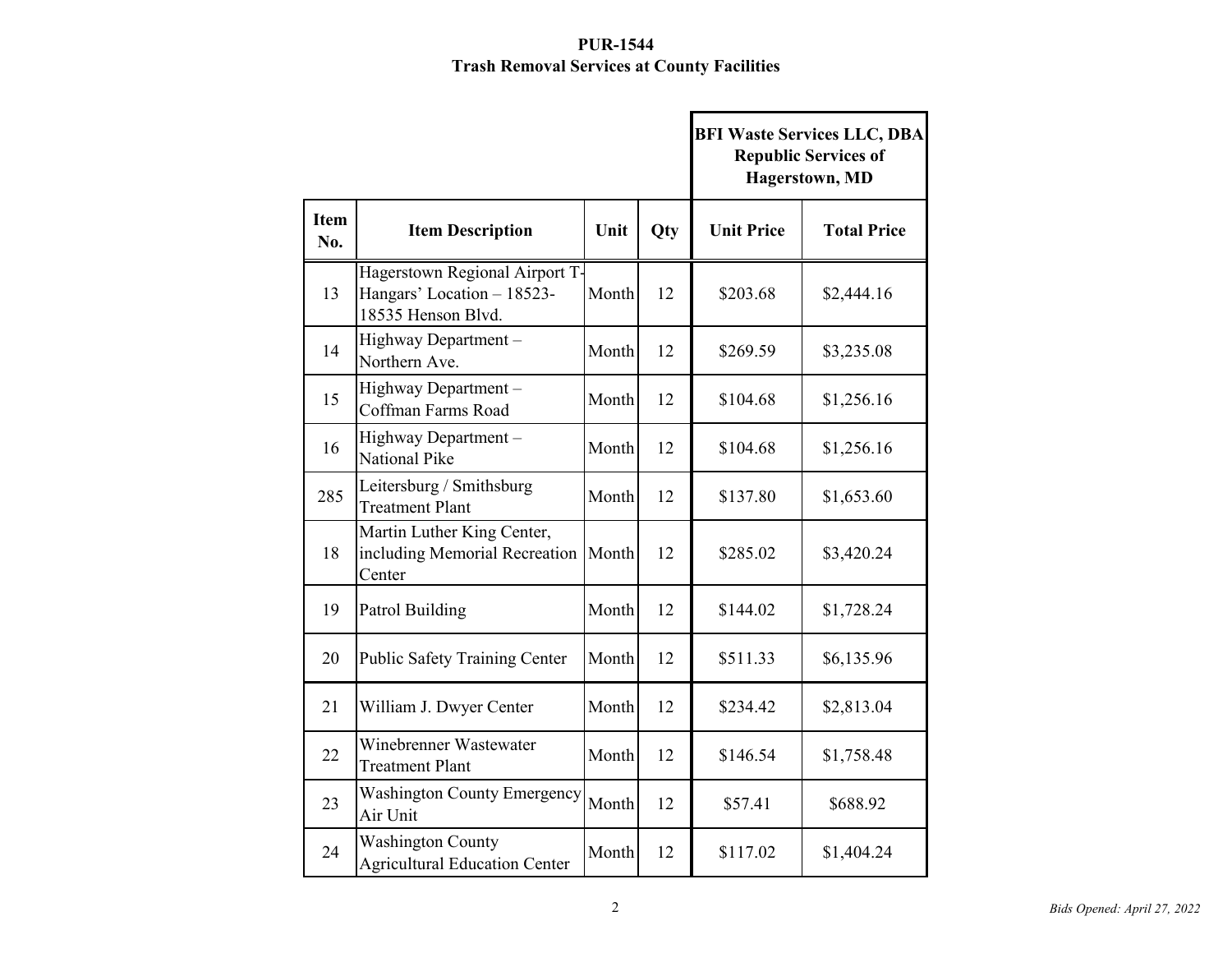|                    |                                                 |       |            | <b>BFI Waste Services LLC, DBA</b><br><b>Republic Services of</b><br><b>Hagerstown</b> , MD |                    |  |
|--------------------|-------------------------------------------------|-------|------------|---------------------------------------------------------------------------------------------|--------------------|--|
| <b>Item</b><br>No. | <b>Item Description</b>                         | Unit  | <b>Qty</b> | <b>Unit Price</b>                                                                           | <b>Total Price</b> |  |
| 25                 | <b>Washington County Museum</b><br>of Fine Arts | Month | 12         | \$108.54                                                                                    | \$1,302.48         |  |
| 26                 | <b>Sharpsburg Water Treatment</b><br>Plant      | Month | 12         | \$45.04                                                                                     | \$540.48           |  |
| 27                 | <b>Washington County Emergency</b><br>Services  | Month | 12         | \$172.35                                                                                    | \$2,068.20         |  |
| 28                 | Washington County Board of<br>Elections         | Month | 12         | \$104.68                                                                                    | \$1,256.16         |  |
|                    | <b>TOTAL SUM BID: ITEMS 1 through 28</b>        |       |            | \$67,698.60                                                                                 |                    |  |

*\*Corrected Calculations based on Unit Pricing*

**Remarks / Exceptions:**